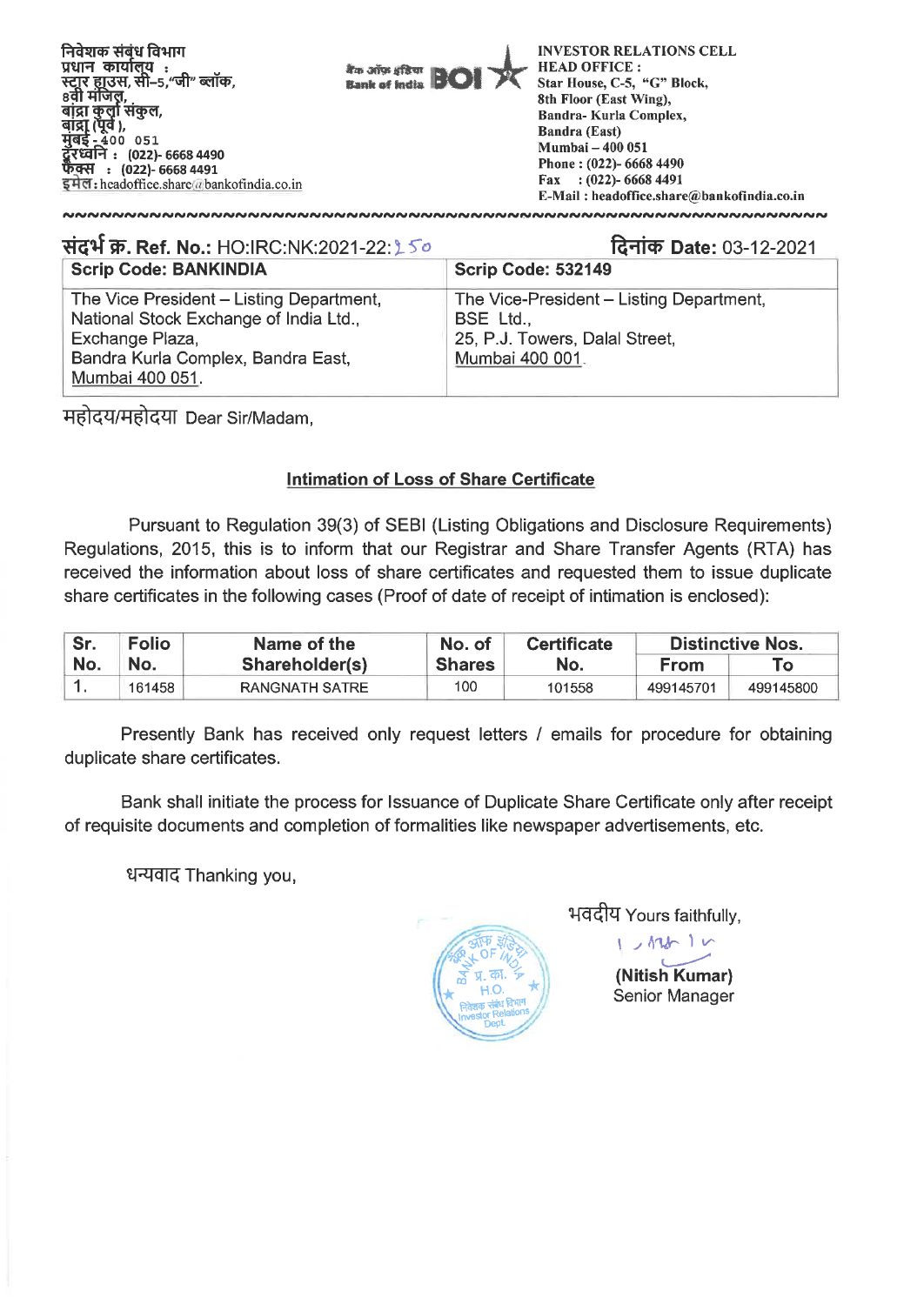## **Investor Relations Department**

| bssduplicate@bigshareonline.com                                                    |
|------------------------------------------------------------------------------------|
| Wednesday, December 1, 2021 17:04                                                  |
| Rajesh Venkataraj Upadhya; Investor Relations Department                           |
| ganesh@bigshareonline.com; jibu@bigshareonline.com;                                |
| bhaqwan@biqshareonline.com; Bssduplicate@Biqshareonline.Com                        |
| Duplicate Share Intimations Received On: 20211201 BANK OF INDIA - EQUITY Folio no: |
| 161458                                                                             |
| 552751.pdf                                                                         |
|                                                                                    |

CAUTION: This email originated from a source outside Bank of India. Do not click on links or open attachments unless you recognize the sender and you know the content is safe

## Dear Sir/Ma'am,

Please be informed that in terms of the provisions of the SEBI (LODR) Regulations, 2015, the Company is required to submit information regarding loss of share certificates and issue of duplicate certificates, to the stock exchange within two days of its getting information. Further, the said intimation has to be filed only through the mode of NEAPS filing for NSE and on listing bseindia.com for BSE and not via hard copy submission.

Accordingly, we are sharing herewith the receipt of the following request for loss of share certificate of the Company by shareholders, to enable you to comply with the said regulatory requirement within the timelines prescribed.

| Client Name            |        | Cert. No   Dist. No From   Dist. NO. To   Folio No.   Quantity |           |        |     | Name           | JH · | JH2 |
|------------------------|--------|----------------------------------------------------------------|-----------|--------|-----|----------------|------|-----|
| BANK OF INDIA - EQUITY | 101558 | 499145701                                                      | 499145800 | 161458 | 100 | RANGNATH SATRE |      |     |

Should you have any queries in respect of the aforesaid instruction kindly revert back.

Regards,

Bigshare Services Pvt. Ltd.